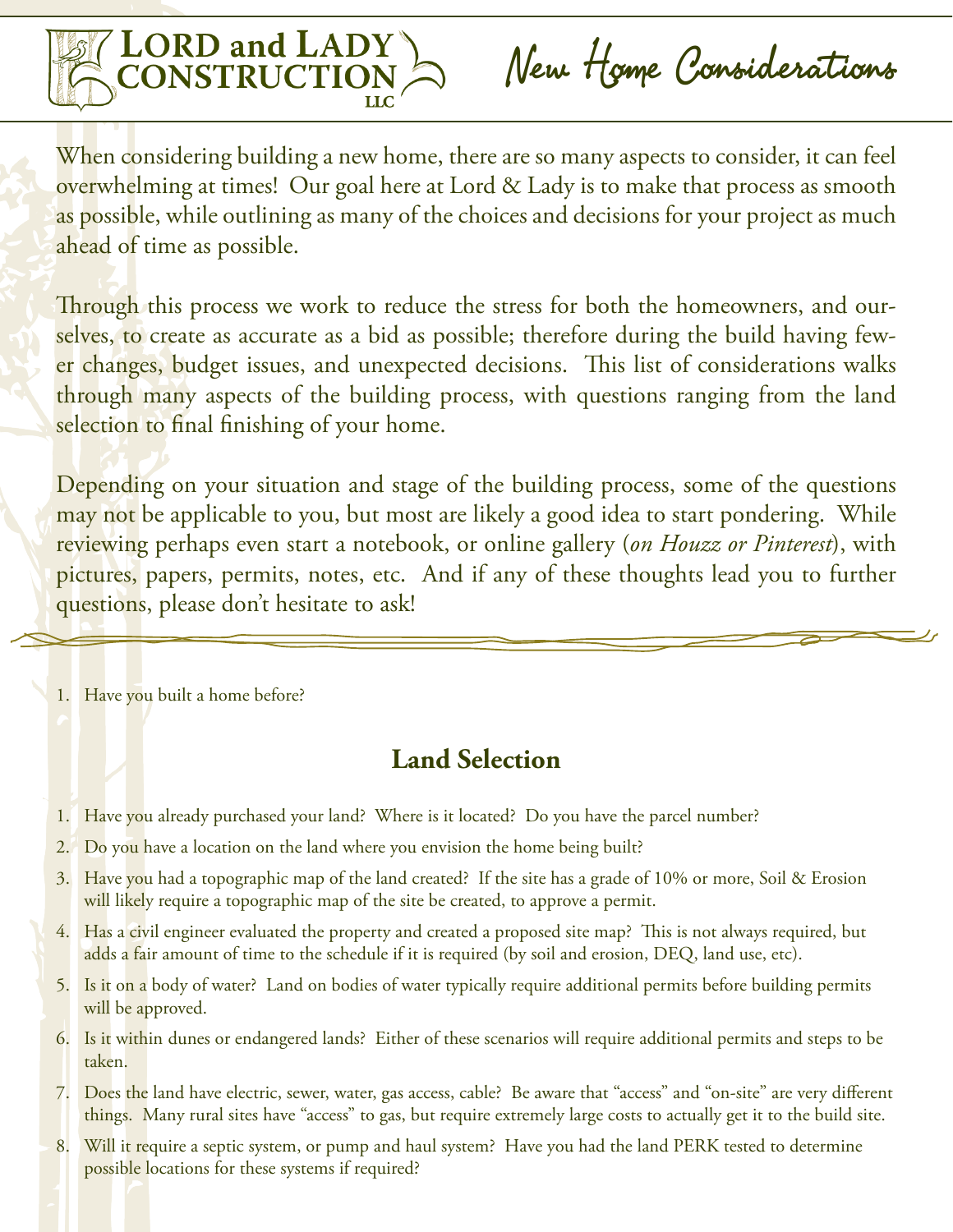

New Home Considerations

- 9. Do you have any deed restrictions or additional setbacks for your property?
- 10. Will your site require extensive excavation to build on; does it require a long driveway?
- 11. Is your site heavily wooded?
- 12. Is your site hilly or flat? Sites that are hilly typically require more excavation and additional paperwork and site mapping for soil and erosion, so therefore will often increase costs. It also can direct the design of the home and help determine if a basement is necessary, or impossible.
- 13. Can we visit the site? Do you have pictures for us to review?

## **Home Plans**

#### **Drawings:**

- 1. Do you have home plans already? Have they been reviewed and modified for Michigan, Leelanau, and/or Grand Traverse County Codes? Are they drawn to scale and ready to use?
- 2. Do they have an engineered stamp of approval? Unusual homes that don't fit the standard guidelines for a home (*a round home*), or homes over 3500 square feet, require an engineers stamp of approval. Also keep in mind, that beams within a home, do require engineer approval, so even if the home does not require a stamped plan, it may require an engineer to review the beams.
- 3. If you don't have home plans already, do you have an architect or engineer that you are planning to work with? If you do, we have no problem working with them. If not, we have a draftsman, Robert McKenzie, that we often work with, who will take our plans that we've developed with you, and draw them up, correcting and reviewing any structural issues or requirements.
- 4. If you don't have home plans already, and would like help developing the plans, do you know what style of home you would like? Do you know how many rooms you would like in your home? Bedrooms, offices, kitchen, bathrooms, mudroom, laundry, dining, family, etc. We are happy to help you develop and put these thoughts down onto paper, in preparation for plan creation, just let us know your thoughts and we can go from there!
- 5. Do you prefer a basement, crawlspace, or slab?
- 6. Would you prefer one story or more?
- 7. Are you imagining vaulted ceilings, high ceilings, or standard height?
- 8. Do you want an attached garage, detached garage?
- 9. Do you want enclosed or attached porches?

#### **Fireplace:**

- 1. Are you considering a fireplace in the home? How many? Gas, wood burning, wood stove, or electric? For wood stove and gas fireplace installs, we typically work with Source Julien.
- 2. If you are considering a wood burning fireplace, are you thinking a standard style, or Rumford style? A Rumford style fireplace is less common in the USA, however, it is a much more efficient design for spreading the heat throughout the home, naturally, without the use of adjoining fans, etc. Ask Thomas for more details if you are interested!
- 3. Do you envision a full fireplace with stone, or other material, and a mantle, or just the fireplace and hearth?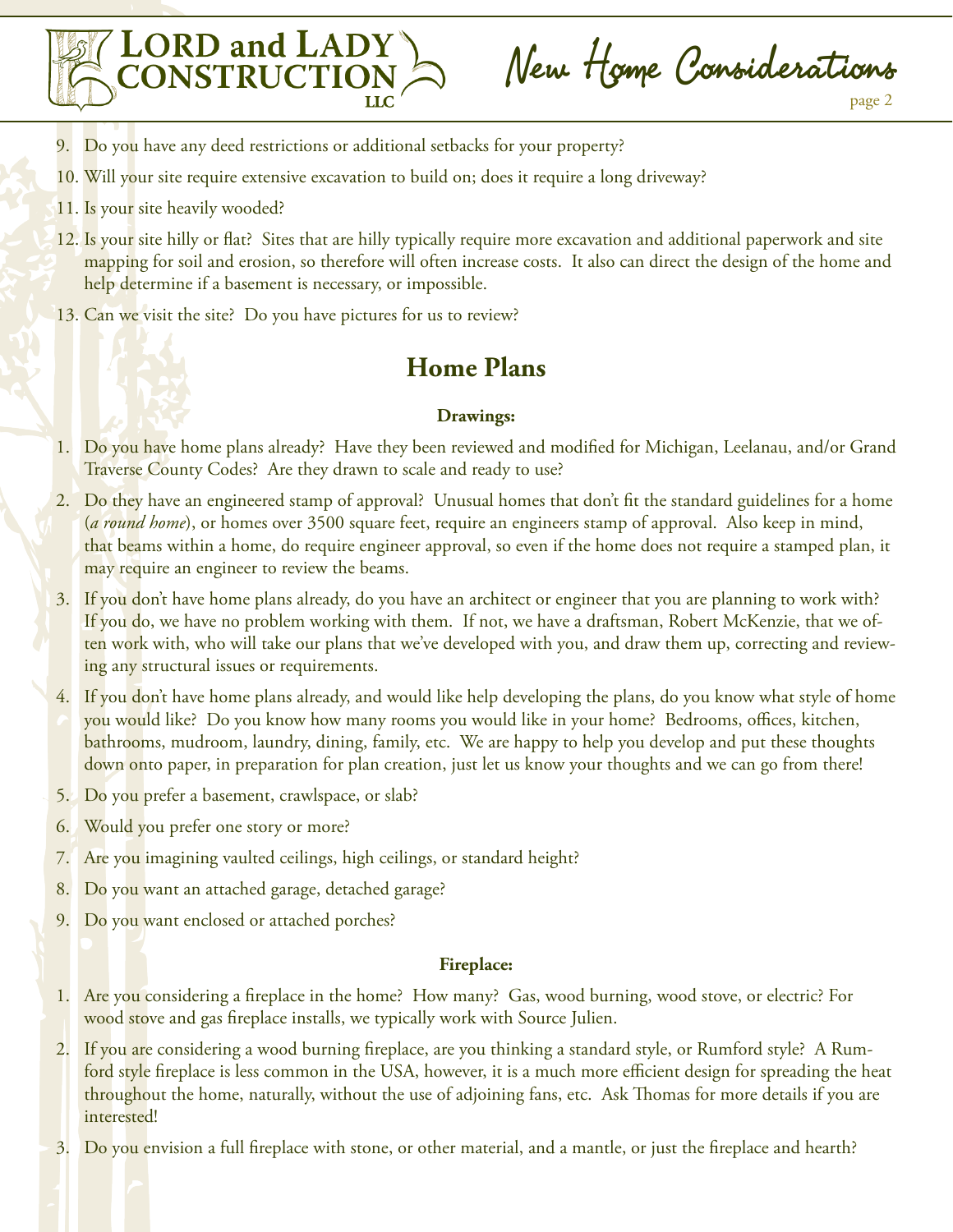

New Home Considerations

- 4. Do you want the fireplace raised with a ledge hearth, or flush with the floor?
- 5. Do you have a material in mind for the hearth?

## **Financing**

- 1. Do you have a budget, and if so, what is it? Letting us know this information, helps us to guide you to decisions that will help you stay within your budget. Most home builds will start around \$125 square foot, for the finished space, \$41 square foot for unfinished garage spaces, and \$30 square foot for covered porches. This price point is typically for the economy selections; moderate to high end material selections, will increase the price per square. Additionally, if your site requires a septic system, large amounts of excavation, driveway work, etc, the overall price will increase beyond that basic price-point.
- 2. Are you planing to build with a loan or with cash?
- 3. If you're working with a loan, is your bank loan already set, or in process? Is there additional paperwork or information you will need from us for your loan to be approved?
- 4. To guarantee your time frame and build, we ask that you sign a Contract with us for the build and put down a deposit. Here at Lord & Lady we work to only take one home build at a time, ensuring that our head contractor, Thomas, will be on-site every day, maintaining and completing the project with the level of quality we expect. Most home builds take us 7-9 months to complete (*the physical construction phase, not including permit times*). With that in mind, our home build schedule can fill in fairly far ahead of time.

Therefore, we recommend signing and placing a deposit as soon as you are comfortable, as it ensures your slot is dedicated to your build, and no one else can grab it. Your deposit will be applied to permits and labor, once the project starts, but ensures your space in our schedule in the meantime. Further details about payments and our contracts can be found on our web site.

## **Permits**

#### 1. Have you started any of the permits?

Building inspections and code are very strict in Leelanau County. Depending on the project, you may require some or all of the following permits: Driveway, Address, Health Department, Soil and Erosion, DEQ, Land Use, Energy Compliance, and a Building permit. If the site has more than a 10% grade change where you are building, Soil and Erosion will require a topographic map of the site that outlines the elevations.

Energy Packet/Compliance: Since you are building a brand new structure on the property, we will need to meet the new 2015 Michigan building code that took effect in February of 2016. The new code includes an energy packet/compliance that has to be met. The major factor in this is that when the house is completed, we have to complete a blower test, and need to pass. That blower test involves them closing and locking all windows/doors. Closing any fireplaces. They then place air meters in the house and put a big plastic zippered seal over the front door and suck out all the air. They then monitor the home for one hour. You are only allowed to have an air change of 4, in that hour, to pass inspection.

This means that we have to be sure the house is extremely well sealed, because that is a very small amount of air changes available, and if air is leaking from the windows, fireplace, between panels, etc, then it is definitely going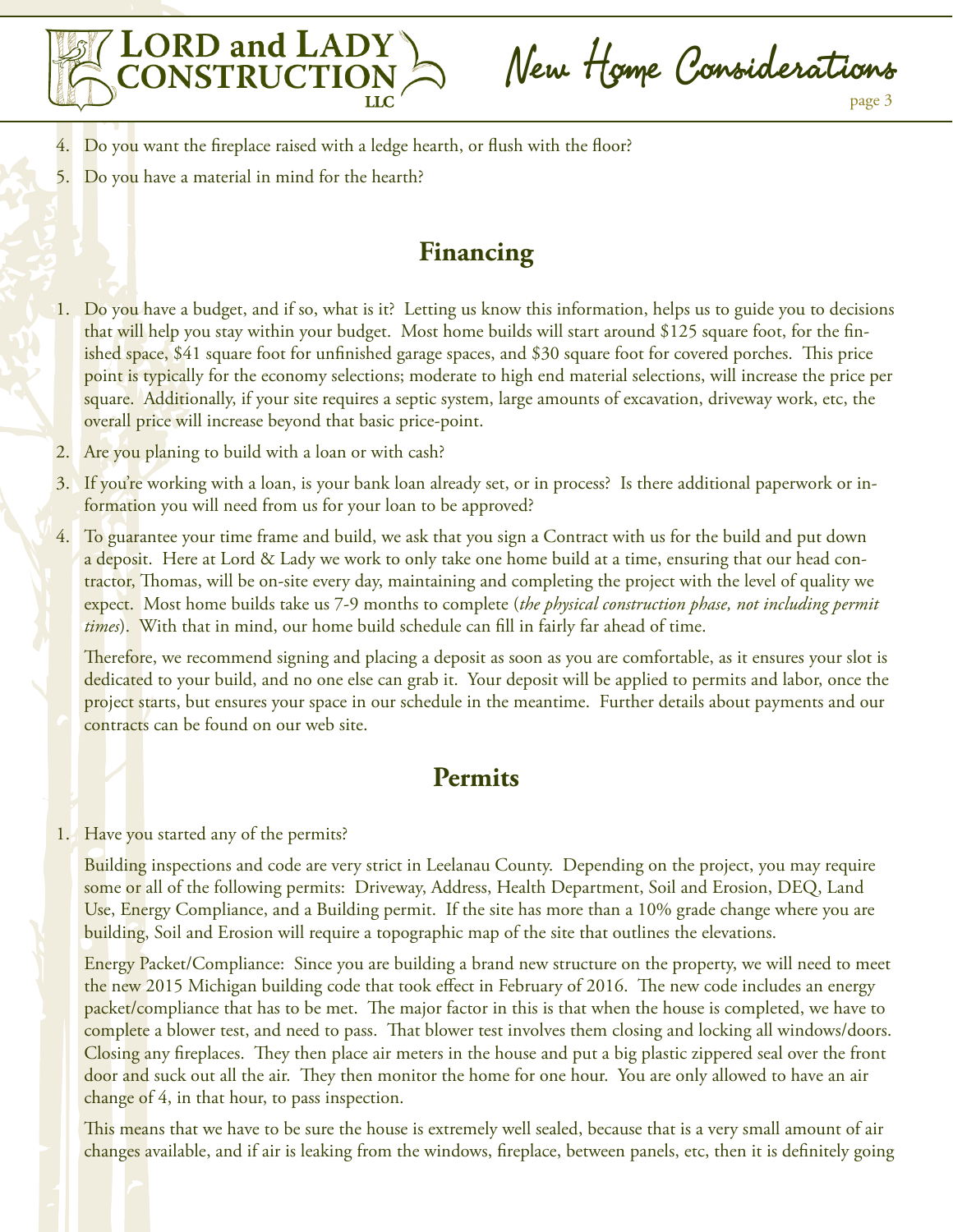

New Home Considerations

to exceed that amount. With that in mind, there are a number of other aspects we want to think through when designing the project, to ensure we are constructing the home in a way that prepares us for passing that blower test.

2. Do you have an official address?

## **Subcontractors**

#### **Excavation:**

- 1. Do you have an excavator you would prefer to use? If you have no preference, we often work with Popp Excavating.
- 2. Do you prefer a paved driveway or gravel?

#### **Plumbing:**

- 1. Do you have a plumber you would prefer to use?
- 2. Do you prefer plumbing your home with copper lines, cast iron, or PEX?
- 3. Do you want a tank-less water heater, or standard water heater? If standard, do you have a size you would prefer?
- 4. Are you interested in solar panels to heat your water heater?

#### **Sound:**

- 1. Do you want sound wired throughout the home?
- 2. If yes, do you have a preference for speaker types and location of the amplifier?
- 3. Do you want to have remote access control to any of the sound devices?

#### **Cable/Internet:**

- 1. We typically have cable lines wired throughout the home. Do you prefer to have both Internet and cable wired throughout?
- 2. Do you want to have remote access control to any of the cable devices?

#### **Electric:**

- 1. Do you have an electrician you would prefer to use? If you have no preference, we prefer to work with Top Line Electric.
- 2. Do you have a specific electrical box size in mind?
- 3. Do you want a whole home generator installed? This will increase the overall cost of electric by a fair amount, but is extremely beneficial for our area, which homes typically loose power, multiple times a year. And installing it during the build process is going to be financially lower cost, than installing it at a future date.
- 4. Do you want to have any solar panels or wind power installed?
- 5. Do you want to have remote access control to any of the electrical devices?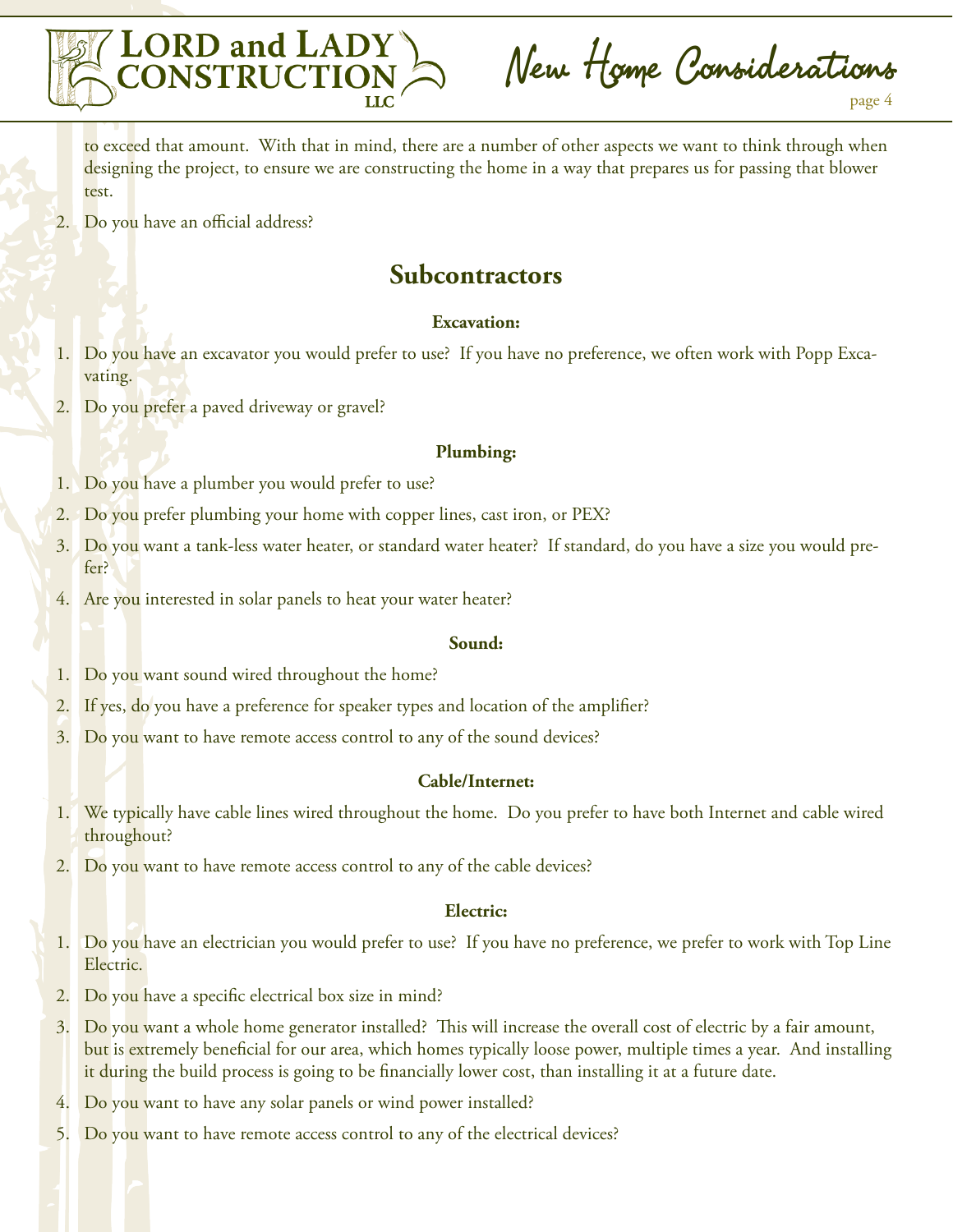

New Home Considerations page 5

**Gas:**

- 1. Does your site have natural gas access?
- 2. Do you want gas appliances?
- 3. Do you want to have remote access control to any of the gas devices?

#### **HVAC:**

- 1. Code requires a heat source in your home, even if you are only intending it to be for summer use. Do you have a preference for heat? Traditional furnace, baseboard heaters, in-floor heating, ductless units?
- 2. Do you want air conditioning? If you do want air conditioning, that does typically mean that it will be most economical to utilize a furnace or ductless unit for the heating, so you can use the same ducts, rather than install them, just for the a/c.
- 3. Do you want to have remote access control to any of the HVAC?

#### **Insulation:**

- 1. We want to ensure that we are selecting the appropriate types of insulation, and don't run into issues once in the project, both with the inspector and the blower door test (*this tests the air flow in/out of the home when it is closed up and is required to pass inspection*). In Michigan code, for most locations in Northern Michigan, you need a minimum of R21 in the exterior walls, and a minimum of R49 (*R60 in most of Leelanau County*) in the ceiling.
- 2. Do you have a specific type of insulation in mind? Standard, blown in, spray foam, denim?

## **Interior Materials and Finishing Styles**

#### **Foundation:**

- 1. Do you have a preference for foundation types? If you don't have a preference, we recommend block foundations. Our head contractor, Thomas, is a Master Mason trained and from England. He therefore excels at block foundations. In addition to this, block foundations are easier to repair, if there are any future issues, and tend to have less issues anyway, because it is less likely that they will crack.
- 2. Do you have any pictures or images of exteriors of the foundations that you like?

#### **Staircases:**

- 1. Does your home have staircases in the plan?
- 2. What type of staircase are you envisioning? Enclosed, open, spiral, carpeted, finished wood, what type of railings?
- 3. Do you have any images of what you were thinking?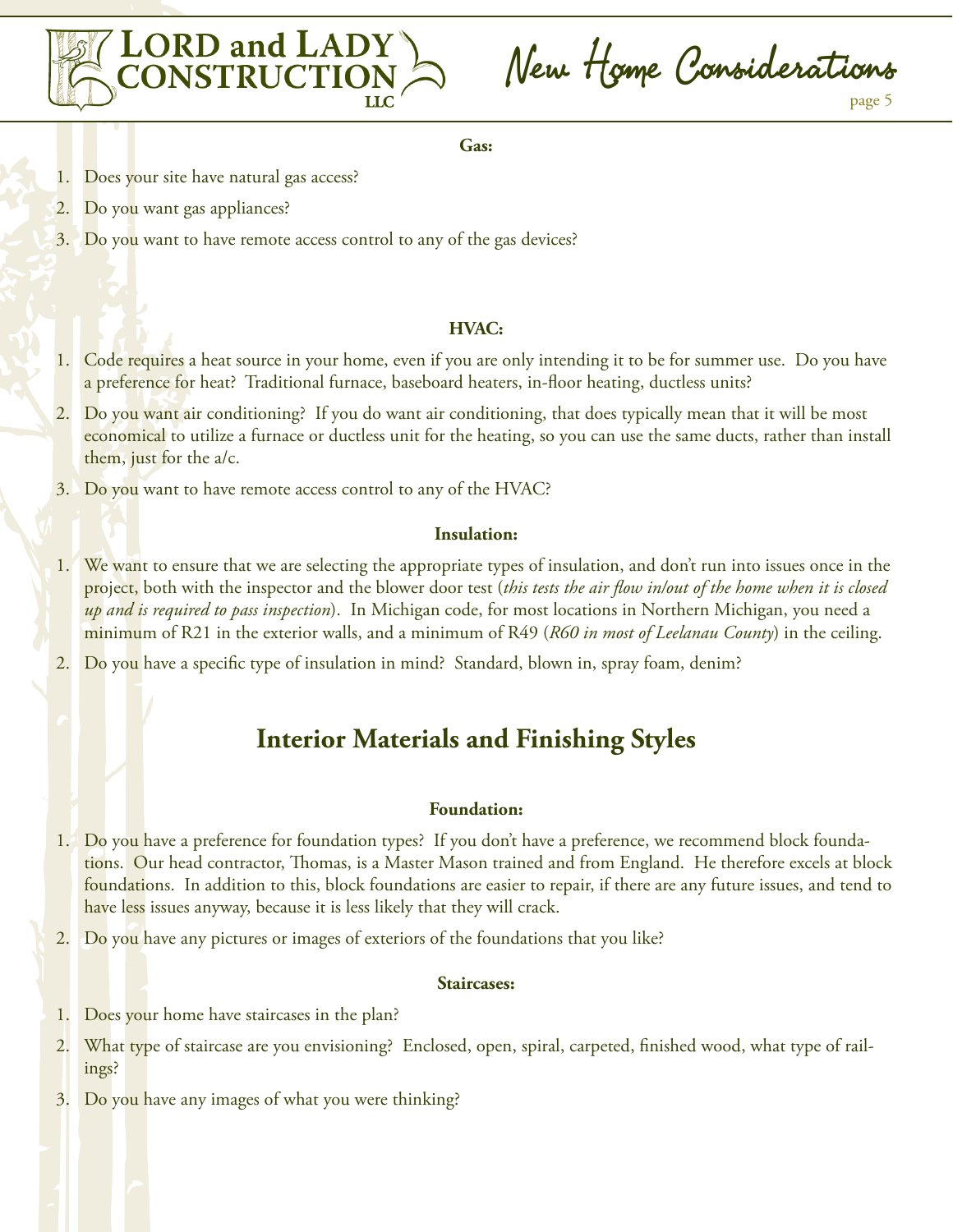

New Home Considerations

#### **Bathrooms:**

- 1. How many baths are you hoping to have? Full, half, shower only, master, guest, kids?
- 2. Do you have any images of bathrooms you like?
- 3. Do you have bathroom vanity styles in mind?
- 4. Do you have any sink vessels in mind? Under-mount, raised, one piece?
- 5. Do you have specific showers or tubs in mind? Tiled showers, prebuilt units, soaking tub, jacuzzi, freestanding, what sizes are you thinking? Do you want glass surrounds? We typically work with Twin Bay Glass for cut glass projects.
- 6. Do you have specific toilets that you were thinking on using throughout?
- 7. Are you envisioning tiled walls, drywall, wainscoting?

#### **Kitchen:**

- 1. Do you want an island in the kitchen?
- 2. What are your thoughts on the material for the counters? Granite, marble, concrete, quartz, laminate, butcher block, stainless? We typically work with Nature's Edge for granite, marble, quartz installations, they are located in Traverse City, south of Chums Corner, and will make weekend viewing appointments if scheduled ahead.
- 3. What type of sink and faucet are you picturing? Under-mount, farmer?
- 4. Do you have specific cabinets for the kitchen or bathrooms in mind? We often work with Ikea cabinets, they have a ton of features, work great and are very moderately and competitively priced. However, if you have specific cabinets in mind, we have no problem exploring those with you.
- 5. Do you have any images of kitchens you like?

#### **Appliances:**

- 1. Do you have specific appliances in mind? Specific brand?
- 2. Do you want a built-in fridge or free-standing?
- 3. Do you want an ice-maker in the fridge?
- 4. Do you want a garbage disposal?
- 5. Are you considering an RO filter on the home? A small RO filtration system can be installed at the kitchen tap to provide top-quality drinking water and is a good idea if you are building with a well. This is called a "point of use" (POU) water filtration system and can also connect to your fridge and ice machine. Water pressure is a consideration with some refrigerators, so in many situations we will want to add a pump to the fridge line if a RO is installed.

We often work with Owens Soft Water for water treatment in the home. They can come and do a free water test, to see what will work best for your location, if you are unsure.

- 6. Are you thinking a gas range, electric, or gas/electric combo?
- 7. Are you thinking gas dryer or electric?
- 8. Do you have any images of the appliances you like?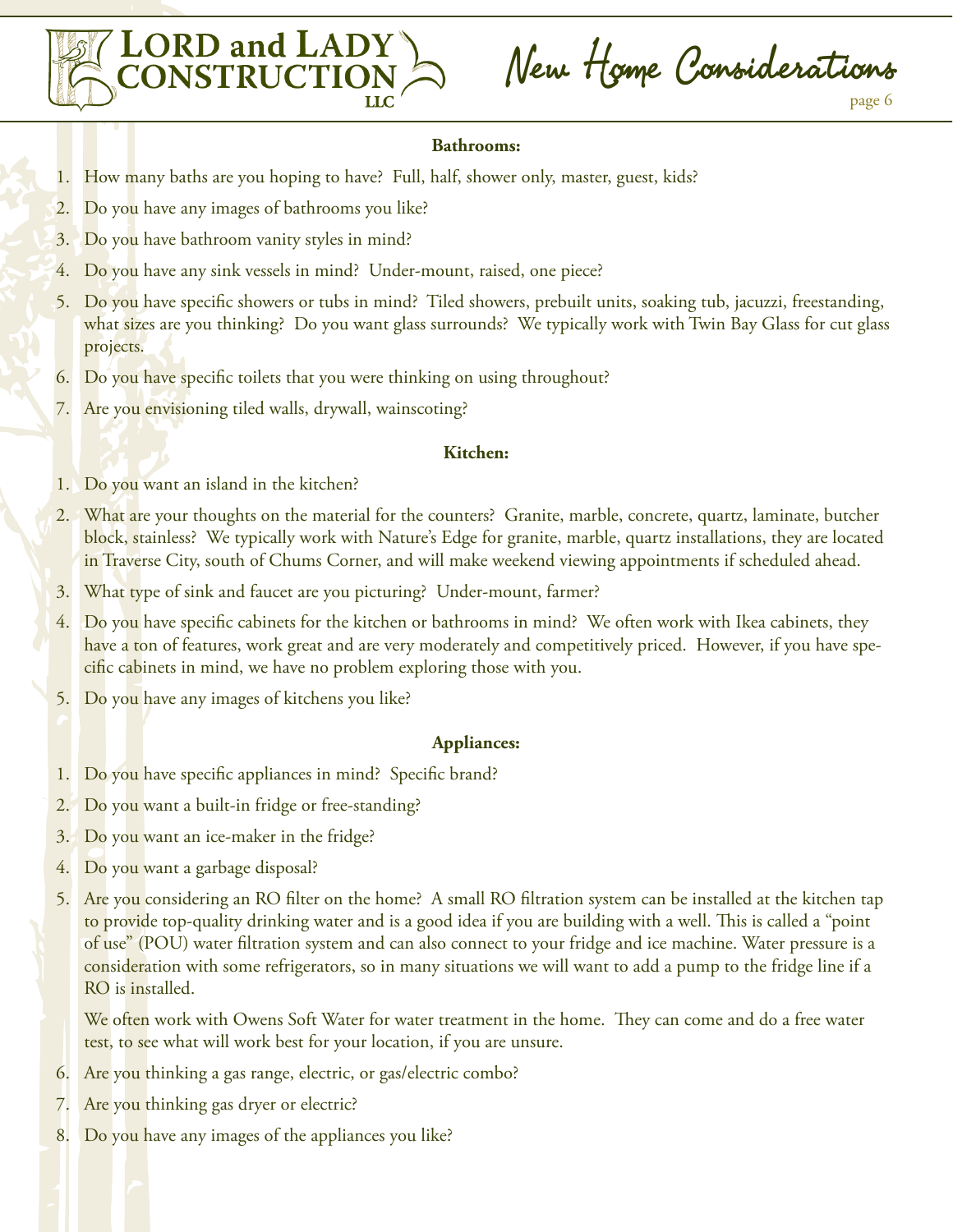

#### **Interior Doors:**

- 1. Do you have a specific style of interior doors that you are planning on? Basic six panel, flat panels, farmer style, Victorian, Colonial, etc?
- 2. Are you envisioning painted doors, or stained wood?

**LORD and LADY<br>CONSTRUCTION** 

- 3. Do you prefer solid core (*more expensive but quieter*) or hollow core (*lower cost but little sound barrier*)?
- 4. Do you want to use standard doors, pocket doors, or barn doors?
- 5. Do you have any images of the door styles you like?

#### **Walls & Trim:**

- 1. How were you imagining the walls would be finished? Drywall, ship-lap, paneling?
- 2. What trim style were you thinking you wanted throughout the homes? Are you envisioning painted or stained trim?
- 3. Do you have any pictures of how you were hoping it could be finished?

#### **Lighting:**

- 1. Do you have any lighting styles in mind for the home?
- 2. Will you want chandeliers? Pendants? Recessed Lighting?
- 3. Do you have any pictures of lighting that you like?

### **Exterior Materials and Finishing Styles**

#### **Siding:**

- 1. What siding are you thinking about using? Vinyl, board and batton, LP Smart Siding, metal siding, Hardiplank, cedar?
- 2. What do you envision the trim looking like?
- 3. Do you have a color scheme for the completed look?
- 4. Are there any areas of the home that you'd like finished in brick, cast stone, stone, etc? The chimney, foundation, front entry, etc?
- 5. Do you have any images of other homes from the exterior, that you like?

#### **Roofing**:

- 1. Do you have a roofing material in mind? Asphalt, metal, Tesla solar, rubber, terracotta, slate, shake?
- 2. Do you have any images of the roofing look or style that you prefer?

#### **Windows and Exterior Doors:**

1. Do you have a specific brand of windows and doors you prefer are used? If you do not have a specific preference, we recommend using Pella brand. We have a local Pella dealer in Traverse City (*in the Home Depot plaza,*